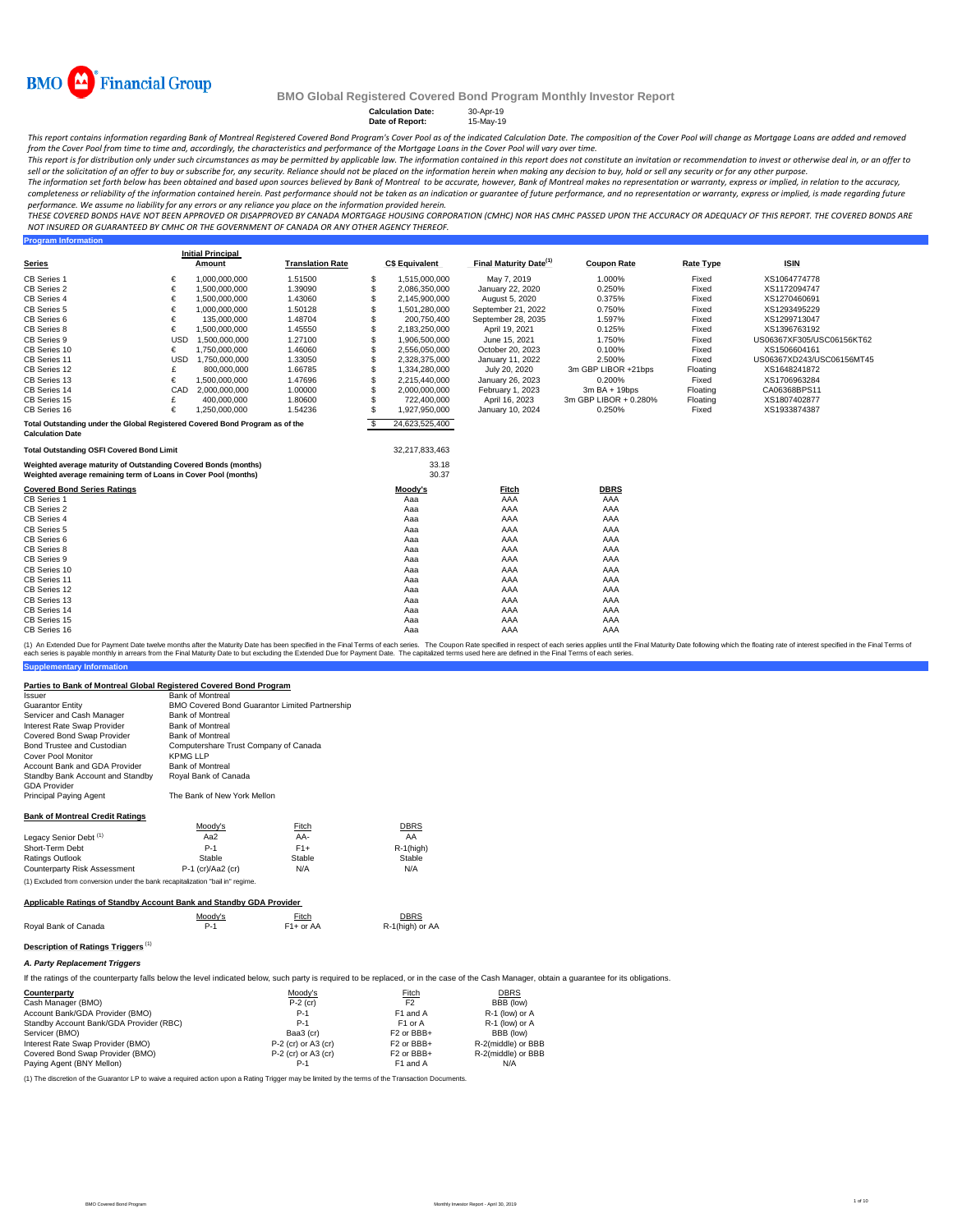

|                                               | <b>Calculation Date:</b> | 30-Apr-19 |
|-----------------------------------------------|--------------------------|-----------|
|                                               | Date of Report:          | 15-May-19 |
| 3. Summary of Specific Rating Trigger Actions |                          |           |

*B. Summary of Specific Rating Trigger Actions*<br>I) The following actions are required if the Cash Manager (BMO) undergoes a downgrade below the stipulated rating: Moody's Fitch DBRS P-1 F1 or A R-1(low) or BBB Moody's Fitch DBRS P-1(cr) F1 or A BBB(low)  $\frac{\text{Mody's}^{(3)}}{\text{P-1 (cr) or A2 (cr)}}$  Fitch DBRS<br>P-1 (cr) or A2 (cr) F1 or A R-1 (low) or A a) Interest Rate Swap Provider **P-1** (cr) or A2 (cr) F1 or A R-1 (low) or A<br>
b) Covered Bond Swap Provider **P-1** (cr) or A2 (cr) F1 or A R-1 (low) or A b) Covered Bond Swap Provider IV) The following actions are required if the Issuer (BMO) undergoes a downgrade below the stipulated rating: Moody's Eitch DBRS a) Mandatory repayment of the Demand Loan N/A F2 or BBB+  $\overline{NA}$  F2 or BBB+ N/A Baa1 BBB+ BBB (high) a) The Servicer will be required to direct amounts received directly into the GDA Account (or Standby GDA Account if applicable) within 2 Canadian business days and the Cash Manager shall immediately remit any funds held at such time for or on behalf of the Guarantor directly into the GDA Account b) Cashflows will be exchanged under the Covered Bond Swap III) The Swap Provider is required to transter credit support or transter all of its rights and obligations to a replacement third party, or to obtain a<br>guarantee of its rights and obligations from a third party, if the Sw II) The following actions are required if the Servicer (BMO) undergoes a downgrade below the stipulated rating: a) The Servicer will be required to direct amounts received to the Cash Manager, **or GDA as applicable**

| Agreement (to the extent not already taking place).       |    |      |           |
|-----------------------------------------------------------|----|------|-----------|
| c) Transfer of title to Loans to Guarantor <sup>(4)</sup> | A3 | BBB- | BBB (low) |
| <b>Events of Defaults &amp; Test Compliance</b>           |    |      |           |
| Asset Coverage Test (C\$ Equivalent of Outstanding        |    | Pass |           |
| Covered Bond < Adiusted Aggregate Asset Amount)           |    |      |           |
| <b>Issuer Event of Default</b>                            |    | No   |           |
| Guarantor LP Event of Default                             |    | No   |           |
|                                                           |    |      |           |

#### (3) If no short term rating exists, then A1

(4) The transfer of registered title to the Loans to the Guarantor may be deferred if (A) satisfactory assurances are provided to the Guarantor and the Bond Trustee by The Office of the Superintendent of Financial Institut Bonds as a result of such deferral.

#### **Pre-Maturity Test**

**Reserve Fund**

| (Applicable to Hard Bullet Covered Bonds) |         |       |                                    |
|-------------------------------------------|---------|-------|------------------------------------|
| <b>Pre-Maturity Required Ratings</b>      | Moodv's | Fitch | <b>DBRS</b><br>A (high) or A (low) |

Following a breach of the Pre-Maturity test in respect of a Series of Hard Bullet Covered Bonds, and unless the Pre-Maturity Liquidity Ledger is otherwise funded from the other sources, the Partnership shall offer to sell Randomly Selected Loans if Final Maturity Date is within 12 months from the Pre-Maturity Test Date.

(1) In the case of DBRS, if Final Maturity Date is within six months of the Pre-Maturity Test Date, then A(high), otherwise A(low).

| ---------------                                                               |            |                     |                       |
|-------------------------------------------------------------------------------|------------|---------------------|-----------------------|
|                                                                               | Moodv's    | Fitch               | <b>DBRS</b>           |
| <b>Reserve Fund Required Amount Ratings</b>                                   | $P-1$ (cr) | F <sub>1</sub> or A | R-1 (Low) and A (low) |
| Are the ratings of the Issuer below the Reserve Fund Required Amount Ratings? |            | No                  |                       |

If the ratings of the Issuer fall below the Reserve Fund Required Amount Ratings, then the Guarantor shall credit or cause to be credited to the Reserve Fund funds up to an amount equal to the Reserve Fund Required Amount.

Reserve Fund Required Amount: Nil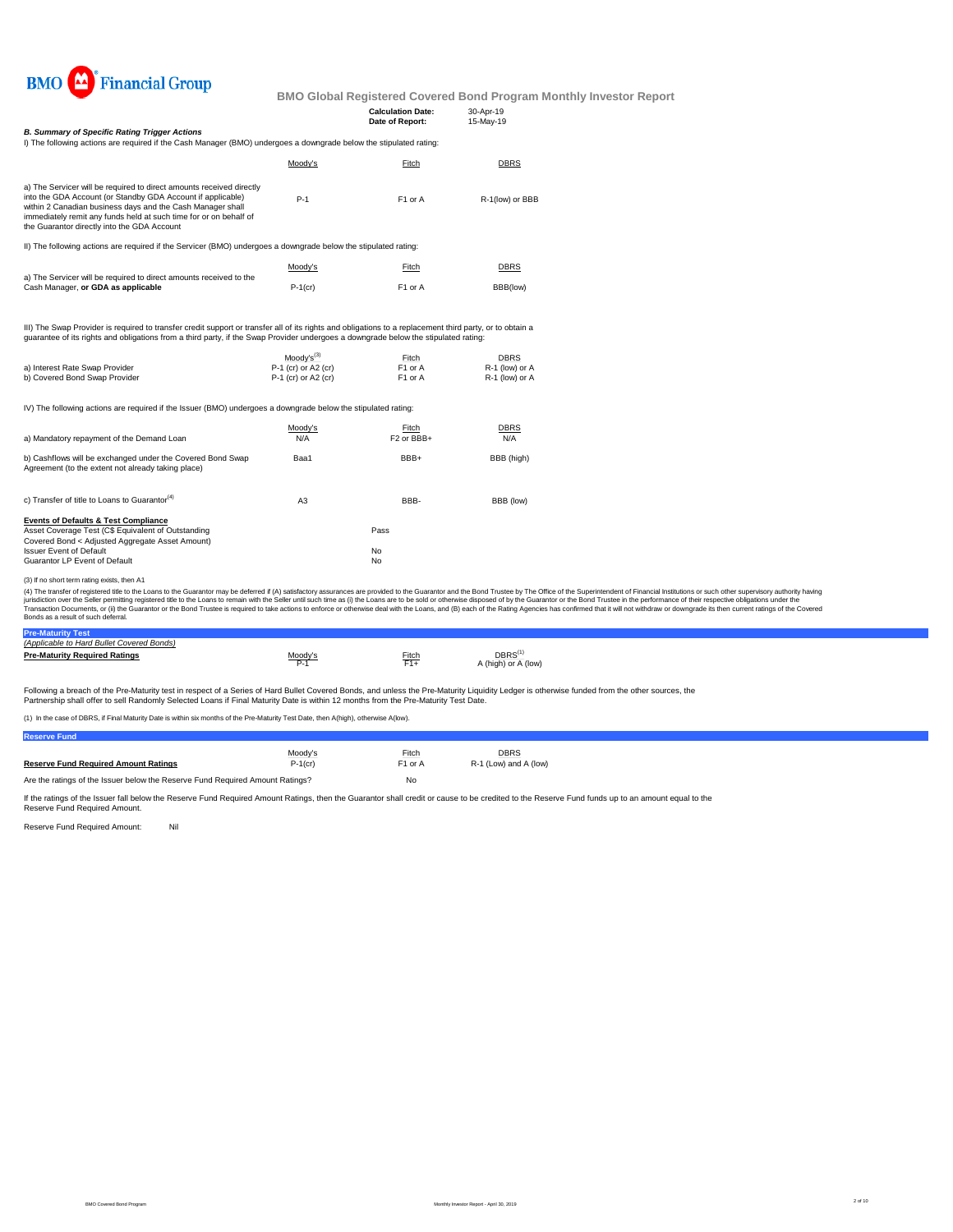

|                                                                                                                                                                                                                              | <b>Calculation Date:</b><br>Date of Report:                                      | 30-Apr-19<br>15-May-19                          |        |                |
|------------------------------------------------------------------------------------------------------------------------------------------------------------------------------------------------------------------------------|----------------------------------------------------------------------------------|-------------------------------------------------|--------|----------------|
| <b>Asset Coverage Test</b>                                                                                                                                                                                                   |                                                                                  |                                                 |        |                |
| C\$ Equivalent of Outstanding Covered Bonds                                                                                                                                                                                  | 24.623.525.400                                                                   |                                                 |        |                |
| $A^{(1)}$ = Lesser of (i) Sum of LTV adjusted outstanding principal balance and (ii) Sum of<br>Asset percentage adjusted outstanding principal balance                                                                       | 28,500,616,782                                                                   |                                                 | A (i)  | 30,481,943,082 |
| $B =$ Principal receipts not applied                                                                                                                                                                                         | $\overline{\phantom{a}}$                                                         |                                                 | A (ii) | 28,500,616,782 |
| $C =$ Cash capital contributions<br>$D =$ Substitution assets<br>$E =$ (i) Reserve fund balance<br>(ii) Pre - Maturity liquidity ledger balance<br>$F =$ Negative carry factor calculation<br>Total: $A + B + C + D + E - F$ | $\overline{\phantom{a}}$<br>٠<br>$\overline{\phantom{a}}$<br>٠<br>28,500,616,782 | Asset Percentage<br>Maximum Asset<br>Percentage |        | 93.5%<br>95.0% |
| <b>Asset Coverage Test Pass/Fail</b>                                                                                                                                                                                         | Pass                                                                             |                                                 |        |                |
| <b>Regulatory OC Minimum</b>                                                                                                                                                                                                 | 103%                                                                             |                                                 |        |                |
| Level of Overcollateralization <sup>(2)</sup>                                                                                                                                                                                | 107%                                                                             |                                                 |        |                |

(1) Market Value as determined by adjusting, not less than quarterly, the Original Market Value utilizing the Indexation Methodology (see Appendix for details) for subsequent price developments.

(2) Per Section 4.3.8 of the CMHC Guide, (A) the lesser of (i) the total amount of cover pool collateral and (ii) the amount of covered bonds departed and chase the overed bonds by (B) the Calculation of the policial exper

| <b>Valuation Calculation</b>                                                                                                                                                                                                                                                                     |                                                                                  |        |                |
|--------------------------------------------------------------------------------------------------------------------------------------------------------------------------------------------------------------------------------------------------------------------------------------------------|----------------------------------------------------------------------------------|--------|----------------|
| <b>Trading Value of Covered Bonds</b>                                                                                                                                                                                                                                                            | 25,335,930,723                                                                   |        |                |
| $A =$ Lesser of i) Present value of outstanding loan balance of Performing Eligible<br>Loans <sup>(1)</sup> and ii) 80% of Market Value <sup>(2)</sup> of properties securing Performing Eligible Loans,<br>net of adjustments                                                                   | 30.330.412.755                                                                   | A(i)   | 30.330.412.755 |
| $B =$ Principal receipts up to calculation date not otherwise applied<br>$C = Cash$ capital contributions<br>D = Trading Value of any Substitute Assets<br>$E =$ (i) Reserve Fund Balance, if applicable<br>(ii) Pre - Maturity liquidity ledger balance<br>F = Trading Value of Swap Collateral | $\overline{\phantom{a}}$<br>$\overline{\phantom{a}}$<br>$\overline{\phantom{a}}$ | A (ii) | 55.357.091.920 |
| Total: $A + B + C + D + E + F$                                                                                                                                                                                                                                                                   | 30.330.412.755                                                                   |        |                |

(1) Present value of expected future cash flows of Loans using current market interest rates offered to BMO clients. The effective weighted average rate used for discounting is 3.40%.<br>(2) Market Value as determined by adju

| <b>Intercompany Loan Balance</b>       |                          |                                                   |  |  |
|----------------------------------------|--------------------------|---------------------------------------------------|--|--|
| Guarantee Loan<br>Demand Loan<br>Total |                          | 26,368,421,975<br>4,076,251,378<br>30,444,673,352 |  |  |
| <b>Cover Pool Losses</b>               |                          |                                                   |  |  |
| Period end                             | <b>Write Off Amounts</b> | <b>Loss Percentage (Annualized)</b>               |  |  |
| April 30, 2019                         | \$168,692                | 0.01%                                             |  |  |

|                                        | $\ddotsc$                        | $\cdots$                 |
|----------------------------------------|----------------------------------|--------------------------|
| <b>Cover Pool Flow of Funds</b>        |                                  |                          |
|                                        | <b>Current Month</b>             | Previous Month           |
| <b>Cash Inflows</b>                    |                                  |                          |
| Principal receipts                     | 400,041,523                      | 341,655,538              |
| Proceeds for sale of Loans             |                                  |                          |
| <b>Revenue Receipts</b>                | 83,319,426                       | 71,943,608               |
| Swap Receipts                          | 8,683,042                        | 8,718,741                |
| Cash Capital Contribution              |                                  |                          |
| Advances of Intercompany Loans         |                                  | $\overline{\phantom{a}}$ |
| Guarantee Fee                          |                                  | $\overline{\phantom{a}}$ |
| <b>Cash Outflows</b>                   |                                  |                          |
| Swap Payment                           |                                  |                          |
| Intercompany Loan interest             | (54,278,850)                     | (51, 843, 675)           |
| Intercompany Loan principal            | $(400, 041, 523)$ <sup>(1)</sup> | (341, 655, 538)          |
| Intercompany Loan repayment            |                                  |                          |
| Mortgage Top-up Settlement             |                                  |                          |
| Misc Partnership Expenses              | (47)                             | (56)                     |
| <b>Profit Distribution to Partners</b> |                                  |                          |
| Net inflows/(outflows)                 | 37,723,570                       | 28,818,618               |

 $^{(1)}$  Includes cash settlement of \$400,041,523 to occur on May 16, 2019.

| <b>Cover Pool - Summary Statistics</b>       |    |                         |               |
|----------------------------------------------|----|-------------------------|---------------|
| Asset Type                                   |    | Mortgages               |               |
| Previous Month Ending Balance                | \$ | 30,912,326,582          |               |
| Aggregate Outstanding Balance                | S  | 30.520.255.635          |               |
| Number of Loans                              |    | 115.821                 |               |
| Average Loan Size                            | \$ | 263.512                 |               |
| Number of Primary Borrowers                  |    | 114.293                 |               |
| Number of Properties                         |    | 115.821                 |               |
|                                              |    | Original <sup>(1)</sup> | Indexed $(2)$ |
| Weighted Average Current Loan to Value (LTV) |    | 61.30%                  | 52.79%        |
| Weighted Average Authorized LTV              |    | 69.51%                  | 59.19%        |
| Weighted Average Original LTV                |    | 69.51%                  |               |
| Weighted Average Seasoning                   |    | (Months)<br>23.77       |               |
| Weighted Average Coupon                      |    | 2.94%                   |               |
| Weighted Average Original Term               |    | 54.14 (Months)          |               |
| Weighted Average Remaining Term              |    | 30.37 (Months)          |               |
| <b>Substitution Assets</b>                   |    | Nil                     |               |

<sup>(t)</sup> Value as most recently determined or assessed in accordance with the underwriting policies (whether upon origination or renewal of the Eligible Loan or subsequently thereto).<br><sup>(2)</sup> Value as determined by adjusting, n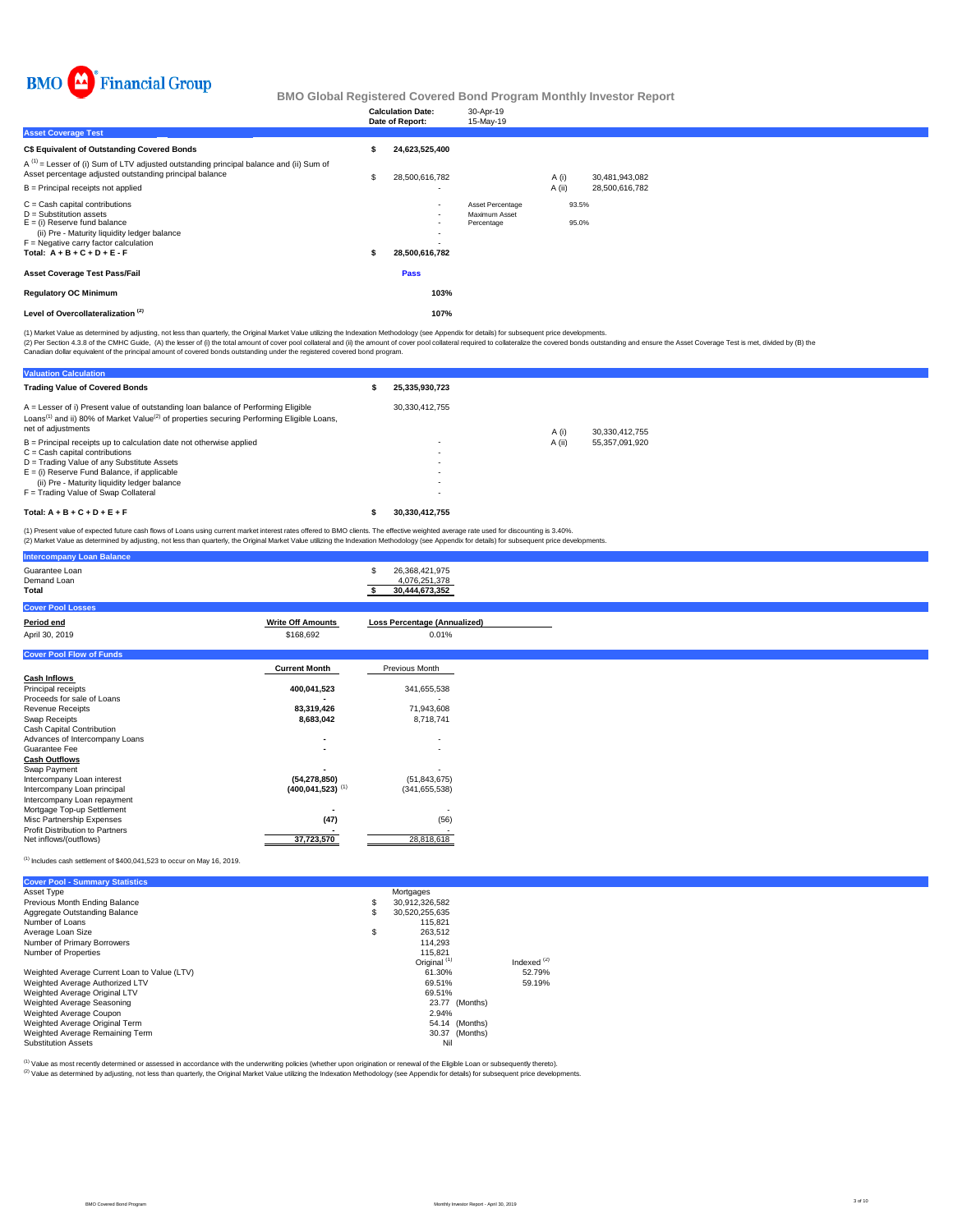

| $\cdots$<br><b>THURSDAY OF ACH</b><br>BMO Global Registered Covered Bond Program Monthly Investor Report                                                                                                                                                     |                                                                                                                                     |                                                                                                                          |                                                                                                                                                                                                                                                                                                                    |                                                                                                                          |  |  |  |  |  |  |  |
|--------------------------------------------------------------------------------------------------------------------------------------------------------------------------------------------------------------------------------------------------------------|-------------------------------------------------------------------------------------------------------------------------------------|--------------------------------------------------------------------------------------------------------------------------|--------------------------------------------------------------------------------------------------------------------------------------------------------------------------------------------------------------------------------------------------------------------------------------------------------------------|--------------------------------------------------------------------------------------------------------------------------|--|--|--|--|--|--|--|
|                                                                                                                                                                                                                                                              | <b>Calculation Date:</b><br>Date of Report:                                                                                         | 30-Apr-19<br>15-May-19                                                                                                   |                                                                                                                                                                                                                                                                                                                    |                                                                                                                          |  |  |  |  |  |  |  |
| <b>Cover Pool - Delinquency Distribution</b>                                                                                                                                                                                                                 |                                                                                                                                     |                                                                                                                          |                                                                                                                                                                                                                                                                                                                    |                                                                                                                          |  |  |  |  |  |  |  |
| <b>Aging Summary</b><br>Current and less than 30 days past due<br>30 - 59 days past due<br>60 - 89 days past due<br>90 or more days past due<br><b>Grand Total</b>                                                                                           | Number of Loans<br>115,291<br>83<br>256<br>191<br>115,821                                                                           | Percentage<br>99.54<br>0.07<br>0.22<br>0.16<br>100.00                                                                    | <b>Principal Balance</b><br>\$<br>30,405,269,711<br>\$<br>16,112,716<br>\$<br>60,560,655<br>\$<br>38,312,553<br>\$<br>30,520,255,635                                                                                                                                                                               | Percentage<br>99.62<br>0.05<br>0.20<br>0.13<br>100.00                                                                    |  |  |  |  |  |  |  |
| <b>Cover Pool - Provincial Distribution</b>                                                                                                                                                                                                                  |                                                                                                                                     |                                                                                                                          |                                                                                                                                                                                                                                                                                                                    |                                                                                                                          |  |  |  |  |  |  |  |
| <b>Province</b><br>Alberta<br><b>British Columbia</b><br>Manitoba<br>New Brunswick<br>Newfoundland<br>Northwest Territories & Nunavut<br>Nova Scotia<br>Ontario<br>Prince Edward Island<br>Quebec<br>Saskatchewan<br>Yukon Territories<br><b>Grand Total</b> | Number of Loans<br>13,888<br>17,182<br>1,614<br>1,869<br>3,164<br>101<br>3,483<br>52,759<br>576<br>18,827<br>2,261<br>97<br>115,821 | Percentage<br>11.99<br>14.83<br>1.39<br>1.61<br>2.73<br>0.09<br>3.01<br>45.55<br>0.50<br>16.26<br>1.95<br>0.08<br>100.00 | <b>Principal Balance</b><br>\$<br>3,425,688,200<br>\$<br>5,918,316,505<br>\$<br>287,079,885<br>\$<br>236,014,844<br>\$<br>505,023,083<br>\$<br>20,202,528<br>583,849,531<br>\$<br>\$<br>15,352,640,280<br>\$<br>82,146,961<br>\$<br>3,644,725,520<br>\$<br>445,785,077<br>\$<br>18,783,221<br>\$<br>30,520,255,635 | Percentage<br>11.22<br>19.39<br>0.94<br>0.77<br>1.65<br>0.07<br>1.91<br>50.30<br>0.27<br>11.94<br>1.46<br>0.06<br>100.00 |  |  |  |  |  |  |  |
| <b>Cover Pool - Credit Score Distribution</b>                                                                                                                                                                                                                |                                                                                                                                     |                                                                                                                          |                                                                                                                                                                                                                                                                                                                    |                                                                                                                          |  |  |  |  |  |  |  |
| <b>Credit Score</b><br>Score Unavailable<br>Less than 600<br>$600 - 650$<br>651 - 700<br>701 - 750<br>751 - 800<br>801 and Above<br><b>Grand Total</b>                                                                                                       | Number of Loans<br>1,266<br>1,855<br>3,780<br>8,949<br>16,171<br>20,703<br>63,097<br>115,821                                        | Percentage<br>1.09<br>1.60<br>3.26<br>7.73<br>13.96<br>17.87<br>54.48<br>100.00                                          | <b>Principal Balance</b><br>\$<br>260,790,232<br>\$<br>415,746,540<br>\$<br>964,479,363<br>S<br>2,385,976,004<br>\$<br>4,510,624,771<br>\$<br>5,858,917,039<br>\$<br>16, 123, 721, 687<br>30,520,255,635<br>\$                                                                                                     | Percentage<br>0.85<br>1.36<br>3.16<br>7.82<br>14.78<br>19.20<br>52.83<br>100.00                                          |  |  |  |  |  |  |  |
| <b>Cover Pool - Rate Type Distribution</b>                                                                                                                                                                                                                   |                                                                                                                                     |                                                                                                                          |                                                                                                                                                                                                                                                                                                                    |                                                                                                                          |  |  |  |  |  |  |  |
| <b>Rate Type</b><br>Fixed<br>Variable<br><b>Grand Total</b><br><b>Cover Pool - Mortgage Asset Type Distribution</b>                                                                                                                                          | <b>Number of Loans</b><br>91,084<br>24,737<br>115,821                                                                               | Percentage<br>78.64<br>21.36<br>100.00                                                                                   | <b>Principal Balance</b><br>\$<br>23,010,358,940<br>\$<br>7,509,896,695<br>\$<br>30,520,255,635                                                                                                                                                                                                                    | Percentage<br>75.39<br>24.61<br>100.00                                                                                   |  |  |  |  |  |  |  |
| <b>Mortgage Asset Type</b><br>Conventional Amortizing Mortgages<br><b>Grand Total</b>                                                                                                                                                                        | Number of Loans<br>115,821<br>115,821                                                                                               | Percentage<br>100.00<br>100.00                                                                                           | <b>Principal Balance</b><br>\$<br>30,520,255,635<br>\$<br>30,520,255,635                                                                                                                                                                                                                                           | Percentage<br>100.00<br>100.00                                                                                           |  |  |  |  |  |  |  |
| <b>Cover Pool - Occupancy Type Distribution</b>                                                                                                                                                                                                              |                                                                                                                                     |                                                                                                                          |                                                                                                                                                                                                                                                                                                                    |                                                                                                                          |  |  |  |  |  |  |  |
| <b>Occupancy Type</b><br>Owner Occupied<br>Non-Owner Occupied<br><b>Grand Total</b>                                                                                                                                                                          | <b>Number of Loans</b><br>89,861<br>25,960<br>115,821                                                                               | Percentage<br>77.59<br>22.41<br>100.00                                                                                   | <b>Principal Balance</b><br>24,836,966,741<br>\$<br>\$<br>5,683,288,894<br>\$<br>30,520,255,635                                                                                                                                                                                                                    | Percentage<br>81.38<br>18.62<br>100.00                                                                                   |  |  |  |  |  |  |  |
| <b>Cover Pool - Mortgage Rate Distribution</b>                                                                                                                                                                                                               |                                                                                                                                     |                                                                                                                          |                                                                                                                                                                                                                                                                                                                    |                                                                                                                          |  |  |  |  |  |  |  |
| Mortgage Rate (%)<br>Less than 1.00<br>$1.00 - 3.99$                                                                                                                                                                                                         | <b>Number of Loans</b><br>5<br>114,076                                                                                              | Percentage<br>0.00<br>98.49                                                                                              | <b>Principal Balance</b><br>\$<br>964,279<br>\$<br>30, 185, 511, 782                                                                                                                                                                                                                                               | Percentage<br>0.00<br>98.90                                                                                              |  |  |  |  |  |  |  |

| Less than 1.00     |         | 0.00   | 964,279        | 0.00   |
|--------------------|---------|--------|----------------|--------|
| $1.00 - 3.99$      | 114,076 | 98.49  | 30,185,511,782 | 98.90  |
| $4.00 - 4.49$      | 270     | 0.23   | 51,394,137     | 0.17   |
| $4.50 - 4.99$      | 390     | 0.34   | 76.473.678     | 0.25   |
| $5.00 - 5.49$      | 811     | 0.70   | 161,083,559    | 0.53   |
| $5.50 - 5.99$      |         | 0.00   | 78.118         | 0.00   |
| $6.00 - 6.49$      |         |        | ٠              |        |
| $6.50 - 6.99$      |         | 0.00   | 41.077         | 0.00   |
| $7.00 - 7.49$      | 266     | 0.23   | 44,709,006     | 0.15   |
| $7.50 - 7.99$      | -       | $\sim$ |                |        |
| 8.00 and Above     |         |        |                |        |
| <b>Grand Total</b> | 115,821 | 100.00 | 30,520,255,635 | 100.00 |
|                    |         |        |                |        |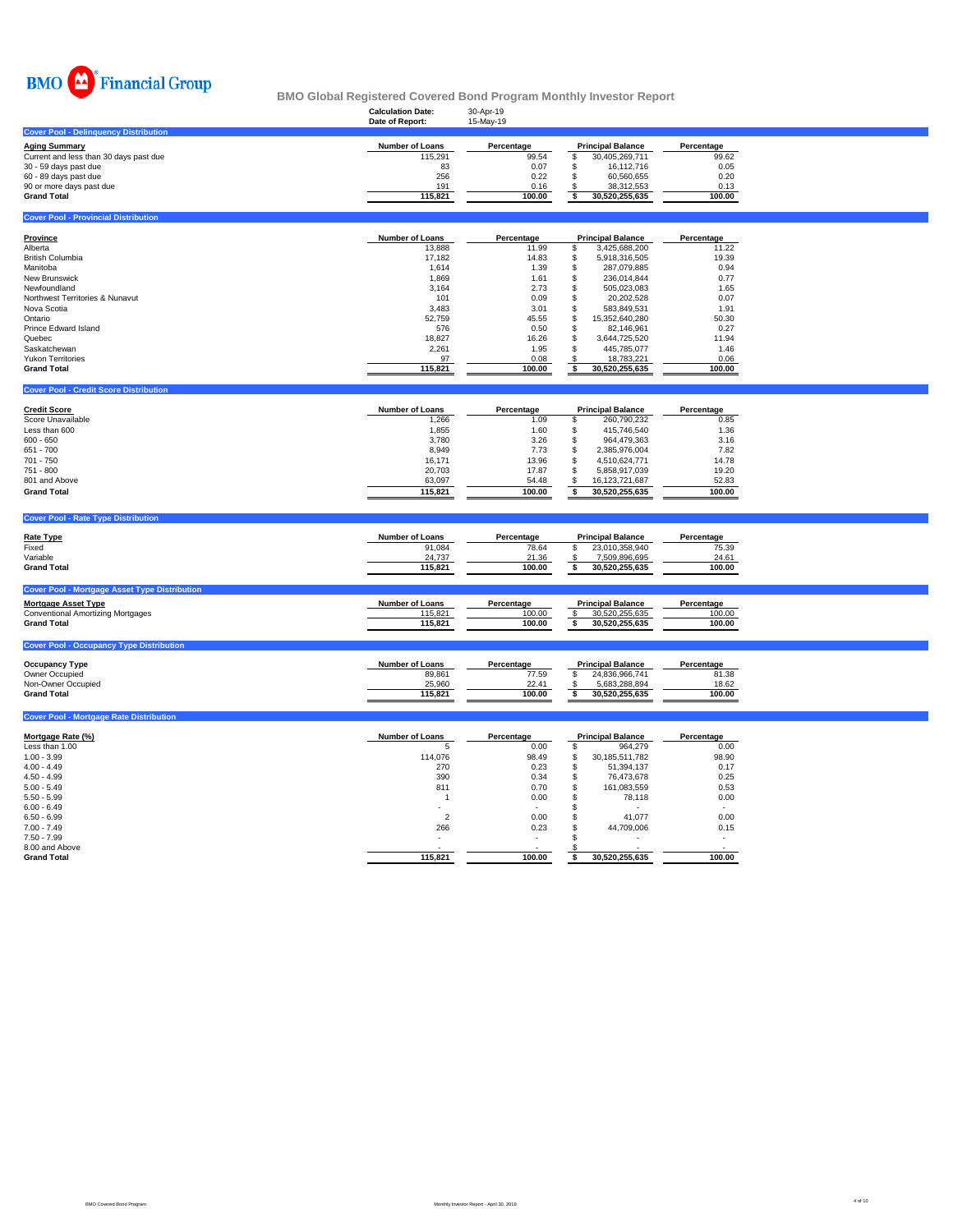

# **Calculation Date:** 30-Apr-19 **BMO Global Registered Covered Bond Program Monthly Investor Report**

| Date of Report:        | 15-May-19  |                |                          |
|------------------------|------------|----------------|--------------------------|
|                        |            |                |                          |
| <b>Number of Loans</b> | Percentage |                | Percentage               |
| 12.424                 | 10.73      | 1,047,334,113  | 3.43                     |
| 4,658                  | 4.02       | 776.075.786    | 2.54                     |
| 5,573                  | 4.81       | 1,203,603,478  | 3.94                     |
| 7,288                  | 6.29       | 1.883.320.500  | 6.17                     |
| 9,035                  | 7.80       | 2,400,668,905  | 7.87                     |
| 10,568                 | 9.12       | 2,780,720,533  | 9.11                     |
| 10,134                 | 8.75       | 2,841,378,237  | 9.31                     |
| 10,361                 | 8.95       | 2.963.234.792  | 9.71                     |
| 9,787                  | 8.45       | 2.828.388.696  | 9.27                     |
| 9,309                  | 8.04       | 2,849,730,006  | 9.34                     |
| 10.488                 | 9.06       | 3.297.114.680  | 10.80                    |
| 8,368                  | 7.22       | 2.805.484.494  | 9.19                     |
| 7,828                  | 6.76       | 2,843,201,413  | 9.32                     |
|                        |            |                |                          |
| 115.821                | 100.00     | 30.520.255.635 | 100.00                   |
|                        |            |                | <b>Principal Balance</b> |

<sup>(1)</sup> Value as determined by adjusting, not less than quarterly, the Original Market Value utilizing the Indexation Methodology (see Appendix for details) for subsequent price developments.

#### **Cover Pool - Remaining Term Distribution**

| <b>Months to Maturity</b> | <b>Number of Loans</b> | Percentage |   | <b>Principal Balance</b> | Percentage |
|---------------------------|------------------------|------------|---|--------------------------|------------|
| Less than 12.00           | 18,946                 | 16.36      |   | 4.559.131.840            | 14.94      |
| 12.00 - 23.99             | 25,480                 | 22.00      |   | 6.252.795.896            | 20.49      |
| 24.00 - 35.99             | 25,951                 | 22.41      |   | 6.356.502.527            | 20.83      |
| $36.00 - 47.99$           | 29,460                 | 25.44      |   | 8.466.103.953            | 27.74      |
| 48.00 - 59.99             | 15.272                 | 13.19      | ъ | 4.719.974.298            | 15.47      |
| $60.00 - 71.99$           | 406                    | 0.35       | ж | 102.120.143              | 0.33       |
| 72.00 - 83.99             | 148                    | 0.13       |   | 30.609.094               | 0.10       |
| 84.00 - 119.99            | 156                    | 0.13       |   | 32.768.499               | 0.11       |
| 120,00 and above          |                        | 0.00       |   | 249.384                  | 0.00       |
| <b>Grand Total</b>        | 115,821                | 100.00     |   | 30.520.255.635           | 100.00     |

| Cover Pool - Remaining Principal Balance Distribution |                        |                          |                          |            |
|-------------------------------------------------------|------------------------|--------------------------|--------------------------|------------|
| <b>Remaining Principal Balance (C\$)</b>              | <b>Number of Loans</b> | Percentage               | <b>Principal Balance</b> | Percentage |
| 99,999 and Below                                      | 19,826                 | 17.12                    | 1,214,562,199            | 3.98       |
| 100.000 - 199.999                                     | 34.612                 | 29.88                    | 5.220.176.146            | 17.10      |
| 200.000 - 299.999                                     | 26.763                 | 23.11                    | 6,583,147,335            | 21.57      |
| 300.000 - 399.999                                     | 14,712                 | 12.70                    | 5,075,813,273            | 16.63      |
| 400.000 - 499.999                                     | 8.187                  | 7.07                     | 3.649.155.177            | 11.96      |
| 500.000 - 599.999                                     | 4,471                  | 3.86                     | 2,432,876,497            | 7.97       |
| 600.000 - 699.999                                     | 2,549                  | 2.20                     | 1,646,523,792            | 5.39       |
| 700.000 - 799.999                                     | 1.446                  | 1.25                     | 1.079.307.373            | 3.54       |
| 800.000 - 899.999                                     | 954                    | 0.82                     | 808.061.296              | 2.65       |
| 900,000 - 999,999                                     | 688                    | 0.59                     | 651,988,929              | 2.14       |
| 1.000.000 - 1.499.999                                 | 1,262                  | 1.09                     | 1.503.627.224            | 4.93       |
| 1.500.000 - 2.000.000                                 | 257                    | 0.22                     | 435.556.218              | 1.43       |
| 2,000,000 - 3,000,000                                 | 94                     | 0.08                     | 219,460,175              | 0.72       |
| 3,000,000 and Above                                   |                        | $\overline{\phantom{a}}$ |                          |            |
|                                                       | 115,821                | 100.00                   | 30,520,255,635           | 100.00     |
|                                                       |                        |                          |                          |            |
| <b>Cover Pool - Property Type Distribution</b>        |                        |                          |                          |            |

| <b>Property Type</b> | <b>Number of Loans</b> | Percentage | <b>Principal Balance</b> | Percentage |  |
|----------------------|------------------------|------------|--------------------------|------------|--|
| Condominium          | 23,654                 | 20.42      | 4.813.062.375            | 15.77      |  |
| Multi-Residential    | 5.833                  | 5.04       | 1.459.627.358            | 4.78       |  |
| Single Family        | 77,566                 | 66.97      | 21.949.941.269           | 71.92      |  |
| Townhouse            | 8.768                  | 7.57       | 2.297.624.633            | 7.53       |  |
| <b>Grand Total</b>   | 115.821                | 100.00     | 30.520.255.635           | 100.00     |  |

*Note: Percentages and totals in the above tables may not add exactly due to rounding.*

|          | Cover Pool - Indexed LTV and Delinquency Distribution by Province <sup>(1)</sup> |              |                    |          |               |               | <b>Aging Summary</b> |            |               |                  |
|----------|----------------------------------------------------------------------------------|--------------|--------------------|----------|---------------|---------------|----------------------|------------|---------------|------------------|
|          |                                                                                  |              | <b>Current and</b> |          |               |               |                      |            |               |                  |
|          |                                                                                  | less than 30 |                    | 30 to 59 |               | 60 to 89      |                      | 90 or more |               |                  |
| Province | Indexed LTV (%)                                                                  |              | days past due      |          | days past due | days past due |                      |            | days past due | Total            |
| Alberta  | 20.00 and Below                                                                  |              | 72.356.057         |          | 39.559        | \$.           | 183,120              |            | 7.720         | \$<br>72,586,456 |
|          | $20.01 - 25$                                                                     |              | 53.766.310         |          | 199.327       |               |                      |            | 232,547       | 54,198,184       |
|          | $25.01 - 30$                                                                     |              | 70.627.841         |          | 111,946       |               | 179,830              |            | 222,055       | 71,141,672       |
|          | $30.01 - 35$                                                                     |              | 93.818.774         |          |               |               | 207.992              |            | 633,831       | 94,660,598       |
|          | $35.01 - 40$                                                                     |              | 138,369,377        |          | 200,951       |               | 670,489              |            |               | 139,240,817      |
|          | $40.01 - 45$                                                                     |              | 170.852.336        |          |               |               | 781.802              |            | 206,850       | 171.840.988      |
|          | $45.01 - 50$                                                                     |              | 199.908.468        |          |               |               | 901.371              |            | 244.092       | 201.053.931      |
|          | $50.01 - 55$                                                                     |              | 293.482.063        |          |               |               | 600.193              |            | 1,484,414     | 295,566,671      |
|          | $55.01 - 60$                                                                     |              | 389.076.735        |          | 602.500       |               | 527.861              |            | 600,110       | 390,807,205      |
|          | $60.01 - 65$                                                                     |              | 371.369.373        |          |               |               | 313.344              |            | 810,069       | 372.492.785      |
|          | $65.01 - 70$                                                                     |              | 420.192.409        |          | 694.001       |               | 1,124,509            |            | 1,062,988     | 423,073,907      |
|          | $70.01 - 75$                                                                     |              | 605.605.249        |          | 689.146       |               | 1.283.179            |            | 927,225       | 608,504,799      |
|          | $75.01 - 80$                                                                     |              | 528.932.587        | я        |               |               | 964,387              |            | 623,214       | 530,520,188      |
|          | 80.01 and Above                                                                  |              |                    |          |               |               |                      |            |               |                  |
|          |                                                                                  |              | 3.408.357.578      |          | 2.537.430     |               | 7.738.076            |            | 7.055.116     | 3.425.688.200    |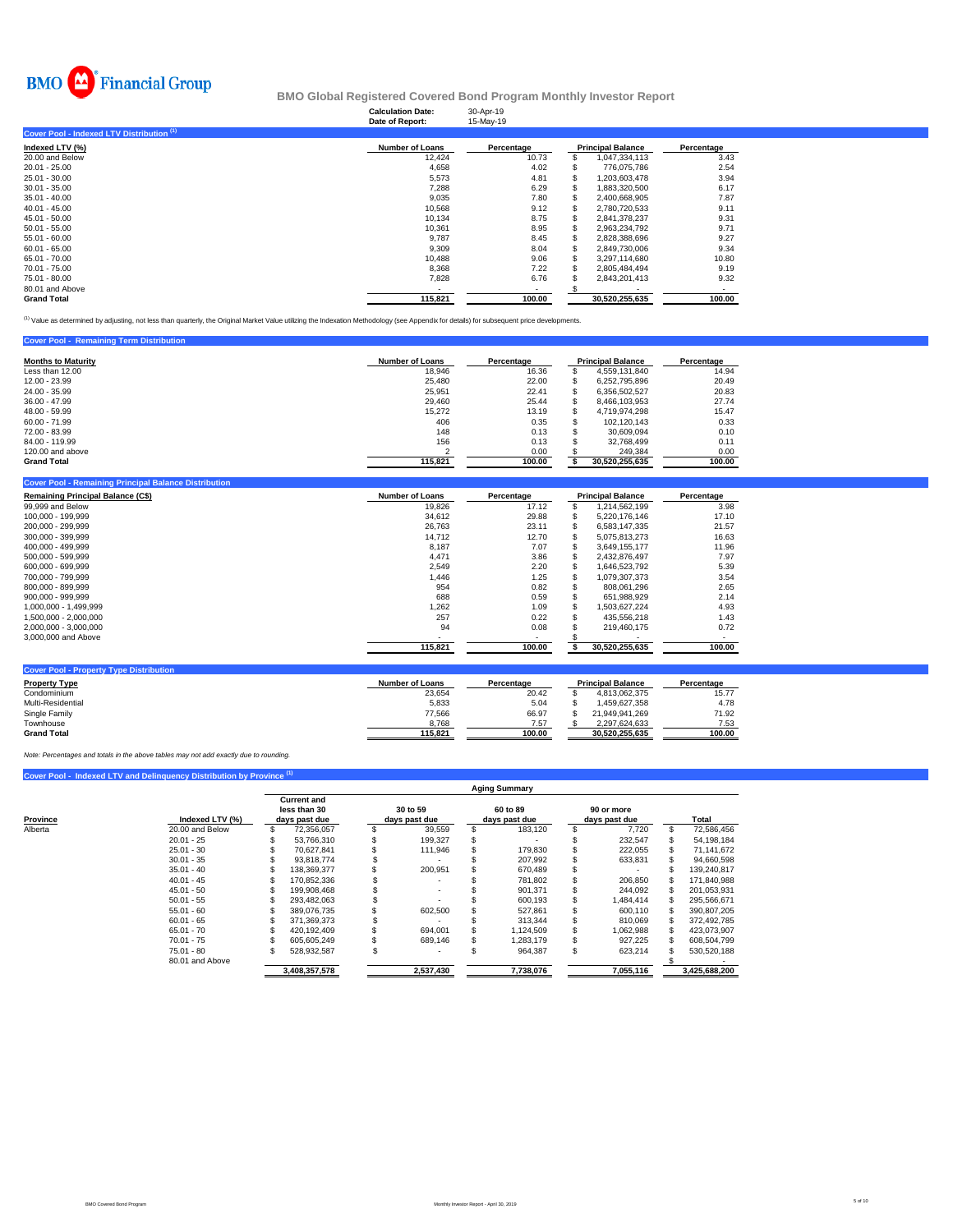

# **Calculation Date:** 30-Apr-19<br> **Date of Report:** 15-May-19 **BMO Global Registered Covered Bond Program Monthly Investor Report**

**Aging Summary**

**Date of Report:** 

**Current and**

|                         |                 |         | less than 30       | 30 to 59      |     | 60 to 89             |     | 90 or more    |     |               |
|-------------------------|-----------------|---------|--------------------|---------------|-----|----------------------|-----|---------------|-----|---------------|
| Province                | Indexed LTV (%) |         | days past due      | days past due |     | days past due        |     | days past due |     | <b>Total</b>  |
| <b>British Columbia</b> | 20,00 and Below | \$      | 337,772,944        | \$            | S   | 3,959,156            | S   | 465,649       | \$  | 342,197,749   |
|                         | $20.01 - 25$    | \$      | 256,852,455        | \$            | \$  |                      | \$  |               | \$  | 256,852,455   |
|                         | $25.01 - 30$    | \$      | 462,458,427        | \$            | \$  | 1,552,588            | \$  | 412,477       | \$  | 464,423,492   |
|                         | $30.01 - 35$    | \$      | 747,938,525        | \$<br>155,885 | \$  | 391,129              | \$  | 1,708,006     | \$  | 750,193,546   |
|                         | $35.01 - 40$    | \$      | 689,046,564        | \$            | \$. | 2,197,588            | \$  | 2,302,200     | \$  | 693,546,352   |
|                         | $40.01 - 45$    | \$      | 567,677,846        | \$            | S   | 914,876              | S   | 333,834       | S   | 568,926,556   |
|                         | $45.01 - 50$    | S       | 471,358,617        | \$<br>132,278 | \$  | 1,431,863            | \$  | 246,643       | \$  | 473,169,400   |
|                         | $50.01 - 55$    | \$      | 480,697,247        | \$            | S   |                      | S   | 187,053       | S   | 480,884,301   |
|                         | $55.01 - 60$    | S       | 377,146,044        | \$<br>257,645 | \$  | 868,480              | \$  | 824,130       | \$  | 379,096,300   |
|                         | $60.01 - 65$    | \$      | 364,639,507        | \$            | S   |                      | \$  |               | \$  | 364,639,507   |
|                         | $65.01 - 70$    | S       | 431,951,714        | \$            | \$  | 425,043              | S   | 343,736       | S   | 432,914,844   |
|                         |                 | S       |                    | \$<br>194,351 |     |                      |     |               | S   |               |
|                         | $70.01 - 75$    |         | 327,077,602        |               | S   |                      | S   |               |     | 327,077,602   |
|                         | $75.01 - 80$    | \$      | 384,394,401        | \$            | \$  |                      | \$  |               | S   | 384,394,401   |
|                         | 80.01 and Above |         | 5,899,011,896      | 740,159       |     | 11,740,724           |     | 6,823,726     | \$. | 5,918,316,505 |
|                         |                 |         |                    |               |     |                      |     |               |     |               |
|                         |                 |         | <b>Current and</b> |               |     | <b>Aging Summary</b> |     |               |     |               |
|                         |                 |         | less than 30       | 30 to 59      |     | 60 to 89             |     | 90 or more    |     |               |
|                         |                 |         |                    |               |     |                      |     |               |     |               |
| Province                | Indexed LTV (%) |         | days past due      | days past due |     | days past due        |     | days past due |     | Total         |
| Manitoba                | 20.00 and Below | \$      | 6,397,368          | \$            | \$  | 87,038               | \$  |               | \$  | 6,484,406     |
|                         | $20.01 - 25$    | Ŝ       | 3,795,302          | \$            | \$  |                      | \$  |               | \$  | 3,795,302     |
|                         | $25.01 - 30$    | Ŝ       | 5,578,744          | \$            | Ŝ   |                      | \$  |               | \$  | 5,578,744     |
|                         | $30.01 - 35$    | g       | 7,366,675          | \$            | \$  |                      | \$. |               | \$  | 7,366,675     |
|                         | $35.01 - 40$    | \$      | 8,477,260          | \$            | \$  |                      | S   | 109,594       | \$  | 8,586,854     |
|                         | $40.01 - 45$    | S       | 13,902,559         | \$            | \$  |                      | \$  |               | \$  | 13,902,559    |
|                         | $45.01 - 50$    | \$      | 21,493,504         | \$            | S   |                      | \$  |               | \$  | 21,493,504    |
|                         | $50.01 - 55$    | S       | 24,752,510         | \$            | S   |                      | \$  |               | \$  | 24,752,510    |
|                         | $55.01 - 60$    | \$      | 24,589,530         | \$            | \$  |                      | S   | 351,904       | \$  | 24,941,435    |
|                         | $60.01 - 65$    | S       | 32.638.824         | \$            | \$  | 625.928              | \$  |               | \$  | 33,264,752    |
|                         | $65.01 - 70$    | S       | 45,728,013         | \$            | \$  | 168,954              | S   |               | \$  | 45,896,967    |
|                         | $70.01 - 75$    | \$      | 47,729,563         | \$            | S   |                      | \$  | 396,023       | \$  | 48,125,586    |
|                         | $75.01 - 80$    | \$      | 42,890,592         | \$            | S   |                      | S   |               | \$  | 42,890,592    |
|                         | 80.01 and Above |         |                    |               |     |                      |     |               | \$  |               |
|                         |                 |         | 285,340,444        | ٠             |     | 881,920              |     | 857,522       |     | 287,079,885   |
|                         |                 |         |                    |               |     | <b>Aging Summary</b> |     |               |     |               |
|                         |                 |         | <b>Current and</b> |               |     |                      |     |               |     |               |
|                         |                 |         | less than 30       | 30 to 59      |     | 60 to 89             |     | 90 or more    |     |               |
| Province                | Indexed LTV (%) |         | days past due      | days past due |     | days past due        |     | days past due |     | Total         |
| <b>New Brunswick</b>    | 20.00 and Below | S       | 6,711,283          | \$            | \$  | 29,567               | \$  | 21,086        | \$  | 6,761,936     |
|                         | $20.01 - 25$    | \$      | 3,752,752          | \$            | \$  | 47,729               | \$  |               | \$  | 3,800,480     |
|                         | $25.01 - 30$    | \$      | 5,439,445          | \$            | S   |                      | S   | 81,305        | \$  | 5,520,750     |
|                         |                 |         |                    | \$            |     |                      | \$  |               |     |               |
|                         | $30.01 - 35$    | \$<br>S | 6,979,716          | \$<br>45,540  | \$  | 127,451              | \$  |               | \$  | 7,152,706     |
|                         | $35.01 - 40$    |         | 15,030,261         | 64,669        | S   |                      |     |               | \$  | 15,094,931    |
|                         | $40.01 - 45$    | \$      | 25,971,880         | \$            | \$  | 341,721              | \$  |               | \$  | 26,313,600    |
|                         | $45.01 - 50$    | \$      | 25,992,635         | \$            | \$  | 151,358              | \$  |               | \$  | 26,143,993    |
|                         | $50.01 - 55$    | Ŝ       | 24,371,736         | \$            | S   |                      | \$. | 168,182       | \$  | 24,539,918    |
|                         | $55.01 - 60$    | S       | 22,230,441         | \$            | Ŝ   |                      | \$  |               | \$  | 22,230,441    |
|                         | $60.01 - 65$    | S       | 19,462,815         | \$            | \$  | 148,635              | S   |               | \$  | 19,611,450    |
|                         | $65.01 - 70$    | S       | 29,283,509         | \$            | \$  | 145,474              | \$  |               | \$  | 29,428,983    |
|                         |                 |         |                    |               |     |                      |     |               |     |               |

|                 | $70.01 - 75$       |               | 327,077,602        |               |          |               |                      |               | ж | 327,077,602   |
|-----------------|--------------------|---------------|--------------------|---------------|----------|---------------|----------------------|---------------|---|---------------|
|                 | $75.01 - 80$       |               | 384.394.401        |               |          |               |                      |               |   | 384,394,401   |
|                 | 80.01 and Above    |               |                    |               |          |               |                      |               |   |               |
|                 |                    |               | 5,899,011,896      |               | 740,159  |               | 11,740,724           | 6,823,726     |   | 5,918,316,505 |
|                 |                    |               |                    |               |          |               | <b>Aging Summary</b> |               |   |               |
|                 |                    |               | <b>Current and</b> |               |          |               |                      |               |   |               |
|                 |                    |               | less than 30       |               | 30 to 59 |               | 60 to 89             | 90 or more    |   |               |
| <b>Province</b> | Indexed LTV (%)    | days past due |                    | days past due |          | days past due |                      | days past due |   | Total         |
| Manitoba        | 20.00 and Below    |               | 6,397,368          |               |          |               | 87,038               |               |   | 6,484,406     |
|                 | $20.01 - 25$       |               | 3,795,302          |               |          |               |                      |               |   | 3,795,302     |
|                 | $25.01 - 30$       |               | 5,578,744          |               |          |               |                      |               |   | 5,578,744     |
|                 | $30.01 - 35$       |               | 7,366,675          |               |          |               |                      |               |   | 7,366,675     |
|                 | $35.01 - 40$       |               | 8,477,260          |               |          |               |                      | 109,594       |   | 8,586,854     |
|                 | $40.01 - 45$       |               | 13,902,559         |               |          |               |                      |               |   | 13,902,559    |
|                 | $45.01 - 50$       |               | 21,493,504         |               |          |               |                      |               |   | 21,493,504    |
|                 | $50.01 - 55$       |               | 24,752,510         |               |          |               |                      |               |   | 24,752,510    |
|                 | $55.01 - 60$       |               | 24,589,530         |               |          |               |                      | 351,904       |   | 24,941,435    |
|                 | $60.01 - 65$       |               | 32,638,824         |               |          |               | 625,928              |               |   | 33,264,752    |
|                 | $65.01 - 70$       |               | 45,728,013         |               |          |               | 168,954              |               |   | 45,896,967    |
|                 | $70.01 - 75$       |               | 47,729,563         |               |          |               |                      | 396,023       |   | 48,125,586    |
|                 | $75.01 - 80$       |               | 42,890,592         |               |          |               |                      |               |   | 42,890,592    |
|                 | $0.0.04 \pm 0.101$ |               |                    |               |          |               |                      |               |   |               |

|                      |                 |               | <b>Current and</b> |               |          |               |           |               |         |       |             |
|----------------------|-----------------|---------------|--------------------|---------------|----------|---------------|-----------|---------------|---------|-------|-------------|
|                      |                 |               | less than 30       |               | 30 to 59 | 60 to 89      |           | 90 or more    |         |       |             |
| Province             | Indexed LTV (%) | days past due |                    | days past due |          | days past due |           | days past due |         | Total |             |
| <b>New Brunswick</b> | 20.00 and Below |               | 6,711,283          | S             | ۰        |               | 29,567    |               | 21,086  |       | 6,761,936   |
|                      | $20.01 - 25$    |               | 3.752.752          |               |          |               | 47.729    |               |         |       | 3.800.480   |
|                      | $25.01 - 30$    |               | 5.439.445          |               |          |               |           |               | 81,305  |       | 5,520,750   |
|                      | $30.01 - 35$    |               | 6,979,716          |               | 45,540   |               | 127.451   |               |         |       | 7,152,706   |
|                      | $35.01 - 40$    |               | 15.030.261         |               | 64,669   |               |           |               | ۰       |       | 15,094,931  |
|                      | $40.01 - 45$    |               | 25.971.880         |               |          |               | 341.721   |               | ۰       |       | 26.313.600  |
|                      | $45.01 - 50$    |               | 25.992.635         |               |          |               | 151,358   |               |         |       | 26.143.993  |
|                      | $50.01 - 55$    |               | 24.371.736         |               |          |               |           |               | 168.182 |       | 24,539,918  |
|                      | $55.01 - 60$    |               | 22.230.441         |               |          |               |           |               |         |       | 22.230.441  |
|                      | $60.01 - 65$    |               | 19.462.815         |               |          |               | 148,635   |               | ۰       |       | 19,611,450  |
|                      | $65.01 - 70$    |               | 29.283.509         |               |          |               | 145.474   |               |         |       | 29.428.983  |
|                      | $70.01 - 75$    |               | 23.045.475         |               |          |               | 131.043   |               | ۰       |       | 23.176.518  |
|                      | $75.01 - 80$    |               | 26,239,137         | S             | ۰        |               |           |               |         |       | 26.239.137  |
|                      | 80.01 and Above |               |                    |               |          |               |           |               |         |       |             |
|                      |                 |               | 234,511,085        |               | 110,209  |               | 1,122,977 |               | 270,573 |       | 236,014,844 |

|              |                 | <b>Aging Summary</b> |                                                     |   |                           |  |                           |  |                             |  |             |  |  |  |
|--------------|-----------------|----------------------|-----------------------------------------------------|---|---------------------------|--|---------------------------|--|-----------------------------|--|-------------|--|--|--|
| Province     | Indexed LTV (%) |                      | <b>Current and</b><br>less than 30<br>days past due |   | 30 to 59<br>days past due |  | 60 to 89<br>days past due |  | 90 or more<br>days past due |  | Total       |  |  |  |
| Newfoundland | 20.00 and Below |                      | 8.979.381                                           |   |                           |  |                           |  | 42,946                      |  | 9,022,327   |  |  |  |
|              | $20.01 - 25$    |                      | 6.920.648                                           |   | 44,842                    |  |                           |  |                             |  | 6,965,490   |  |  |  |
|              | $25.01 - 30$    |                      | 10.243.483                                          |   |                           |  | 28.722                    |  |                             |  | 10.272.205  |  |  |  |
|              | $30.01 - 35$    |                      | 16.164.001                                          |   | 190.444                   |  | 710,505                   |  | 55.077                      |  | 17,120,028  |  |  |  |
|              | $35.01 - 40$    |                      | 24,309,859                                          |   |                           |  | 242,173                   |  | 167.059                     |  | 24,719,092  |  |  |  |
|              | $40.01 - 45$    |                      | 60.617.037                                          |   | 368.747                   |  | 636,205                   |  | 782.404                     |  | 62,404,392  |  |  |  |
|              | $45.01 - 50$    |                      | 70.688.325                                          |   | 498.022                   |  | 689.814                   |  | 1.934.217                   |  | 73.810.378  |  |  |  |
|              | $50.01 - 55$    |                      | 64.478.287                                          |   | 97,342                    |  | 755,219                   |  | 308,054                     |  | 65,638,902  |  |  |  |
|              | $55.01 - 60$    |                      | 56.518.136                                          |   |                           |  | 228,680                   |  | 60.835                      |  | 56.807.651  |  |  |  |
|              | $60.01 - 65$    |                      | 42.101.437                                          |   |                           |  |                           |  | 114,125                     |  | 42,215,562  |  |  |  |
|              | $65.01 - 70$    |                      | 52.676.463                                          |   |                           |  | 45,029                    |  | 536,200                     |  | 53,257,692  |  |  |  |
|              | $70.01 - 75$    |                      | 36.122.318                                          |   |                           |  | 69,916                    |  | 417.451                     |  | 36,609,684  |  |  |  |
|              | $75.01 - 80$    |                      | 46.179.679                                          | S |                           |  |                           |  |                             |  | 46,179,679  |  |  |  |
|              | 80.01 and Above |                      |                                                     |   |                           |  |                           |  |                             |  |             |  |  |  |
|              |                 |                      | 495,999,054                                         |   | 1,199,397                 |  | 3,406,264                 |  | 4,418,368                   |  | 505,023,083 |  |  |  |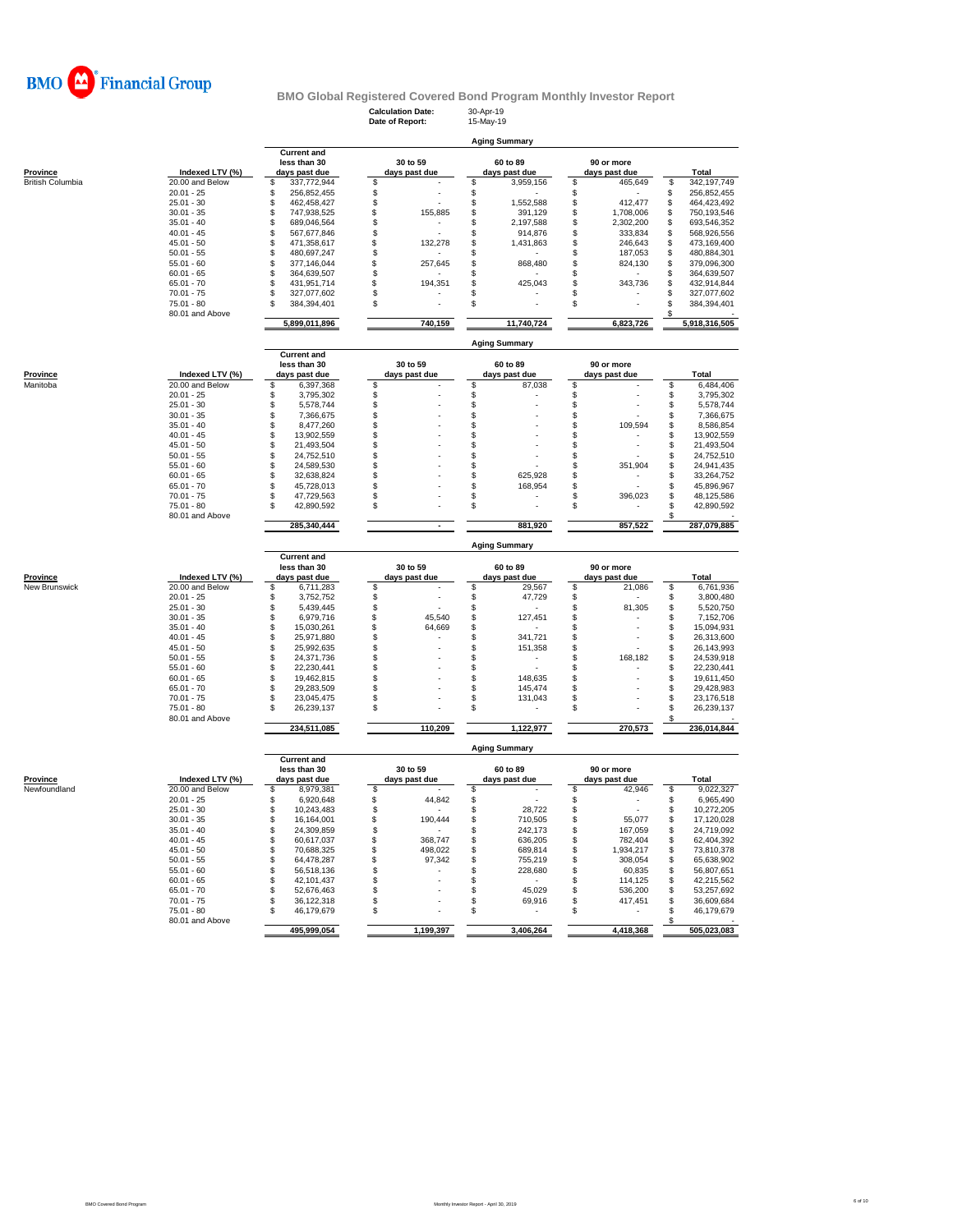

|                            |                                    |                                             | <b>Calculation Date:</b><br>Date of Report: |                           | 30-Apr-19<br>15-May-19 | <b>Aging Summary</b>      |            |                             |                 |                                 |
|----------------------------|------------------------------------|---------------------------------------------|---------------------------------------------|---------------------------|------------------------|---------------------------|------------|-----------------------------|-----------------|---------------------------------|
| <b>Province</b>            | Indexed LTV (%)                    | <b>Current and</b><br>less than 30          | 30 to 59<br>days past due                   |                           |                        | 60 to 89<br>days past due |            | 90 or more<br>days past due |                 | Total                           |
| Northwest Territories      | 20.00 and Below                    | days past due<br>\$<br>1,296,328            | \$                                          |                           | \$                     |                           | \$         |                             | \$              | 1,296,328                       |
|                            | $20.01 - 25$                       | 600,597<br>S                                | \$                                          |                           | \$                     | 56,450                    | \$         |                             | \$              | 657,047                         |
|                            | $25.01 - 30$                       | \$<br>381,264                               | \$                                          |                           | \$                     |                           | \$         |                             | \$              | 381,264                         |
|                            | $30.01 - 35$                       | S<br>1,618,790                              | \$                                          |                           | \$                     |                           | \$         |                             | \$              | 1,618,790                       |
|                            | $35.01 - 40$                       | S<br>2,505,911                              | \$                                          |                           | \$                     |                           | S          |                             | \$              | 2,505,911                       |
|                            | $40.01 - 45$                       | S<br>1,837,064                              | \$                                          |                           | \$                     |                           | \$         |                             | \$              | 1,837,064                       |
|                            | $45.01 - 50$                       | \$<br>2,861,322                             | \$                                          |                           | \$                     |                           | \$         |                             | \$              | 2,861,322                       |
|                            | $50.01 - 55$                       | S<br>1,958,016                              | \$                                          |                           | \$                     |                           | S          |                             | \$              | 1,958,016                       |
|                            | $55.01 - 60$                       | 1,446,917<br>S                              | \$                                          |                           | \$                     |                           | \$         |                             | \$              | 1,446,917                       |
|                            | $60.01 - 65$                       | S<br>174,797                                | \$                                          |                           | \$                     |                           | S          |                             | \$              | 174,797                         |
|                            | $65.01 - 70$                       | \$<br>2,706,888<br>\$                       | \$                                          |                           | \$                     |                           | S          |                             | \$              | 2,706,888                       |
|                            | $70.01 - 75$                       | 1,169,258                                   | \$                                          |                           | \$<br>\$               |                           | \$         |                             | \$              | 1,169,258                       |
|                            | 75.01 - 80<br>80.01 and Above      | \$<br>1,260,900                             | \$                                          |                           |                        | 328,026                   | \$         |                             | \$<br>\$        | 1,588,926                       |
|                            |                                    | \$<br>19,818,051                            | \$                                          | $\sim$                    | \$                     | 384,476                   | \$         |                             | \$              | 20,202,528                      |
|                            |                                    | <b>Aging Summary</b><br><b>Current and</b>  |                                             |                           |                        |                           |            |                             |                 |                                 |
|                            |                                    | less than 30                                | 30 to 59                                    |                           |                        | 60 to 89                  | 90 or more |                             |                 |                                 |
| Province                   | Indexed LTV (%)                    | days past due                               |                                             | days past due             |                        | days past due             |            | days past due               |                 | <b>Total</b>                    |
| Nova Scotia                | 20.00 and Below                    | \$<br>12,072,691                            | \$                                          | 12,675                    | \$                     |                           | S          | 19,131                      | \$              | 12,104,497                      |
|                            | $20.01 - 25$                       | S<br>10,263,709                             | \$                                          |                           | \$                     |                           | \$         | 21,947                      | \$              | 10,285,656                      |
|                            | $25.01 - 30$                       | \$<br>9,330,775                             | \$                                          |                           | \$                     |                           | \$         |                             | \$              | 9,330,775                       |
|                            | $30.01 - 35$                       | \$<br>14,724,791                            | \$                                          |                           | \$                     |                           | \$         |                             | \$              | 14,724,791                      |
|                            | $35.01 - 40$                       | \$<br>18,720,194                            | \$                                          |                           | \$                     | 205,718                   | \$         | 642,621                     | \$              | 19,568,534                      |
|                            | $40.01 - 45$                       | \$<br>39, 357, 174                          | \$                                          | 115,792                   | \$                     | 128,552                   | \$         | 58,448                      | \$              | 39,659,967                      |
|                            | $45.01 - 50$                       | \$<br>37,251,719                            | \$                                          |                           | \$                     | 692,691                   | \$         | 99,009                      | \$              | 38,043,419                      |
|                            | $50.01 - 55$                       | S<br>59, 131, 204                           | \$                                          | ä,                        | \$                     |                           | \$         | 365,962                     | \$              | 59,497,166                      |
|                            | $55.01 - 60$                       | \$<br>76,390,164                            | \$                                          | 151,182                   | \$                     | 131,687                   | \$         | 92,479                      | \$              | 76,765,512                      |
|                            | $60.01 - 65$                       | S<br>85,077,384                             | \$                                          |                           | \$                     | 114,924                   | \$         |                             | \$              | 85,192,308                      |
|                            | $65.01 - 70$                       | S<br>99,629,327                             | \$                                          |                           | \$                     |                           | \$         |                             | \$              | 99,629,327                      |
|                            | $70.01 - 75$                       | 80,162,378<br>S                             | \$                                          |                           | \$                     | 94,528                    | \$         |                             | \$              | 80,256,906                      |
|                            | 75.01 - 80                         | 38,790,675<br>S                             | \$                                          |                           | \$                     |                           | \$         |                             | \$              | 38,790,675                      |
|                            | 80.01 and Above                    | 580,902,185                                 |                                             | 279,649                   |                        | 1,368,100                 |            | 1,299,597                   |                 | 583,849,531                     |
|                            |                                    |                                             |                                             |                           |                        |                           |            |                             |                 |                                 |
|                            |                                    | <b>Current and</b>                          |                                             |                           |                        | <b>Aging Summary</b>      |            |                             |                 |                                 |
|                            |                                    | less than 30                                |                                             | 30 to 59<br>days past due |                        | 60 to 89                  |            | 90 or more                  |                 | Total                           |
| <b>Province</b><br>Nunavut | Indexed LTV (%)<br>20.00 and Below | days past due<br>S                          | \$                                          |                           | \$                     | days past due             | \$         | days past due               | \$              |                                 |
|                            | $20.01 - 25$                       | \$                                          |                                             |                           | \$                     |                           | \$         |                             | \$              |                                 |
|                            | $25.01 - 30$                       | \$                                          | န<br>န                                      |                           | \$                     |                           | Ś          |                             | \$              |                                 |
|                            | $30.01 - 35$                       | \$                                          | \$                                          |                           | \$                     |                           | \$         |                             | \$              |                                 |
|                            | $35.01 - 40$                       | S                                           | \$                                          |                           | \$                     |                           | S          |                             | s               |                                 |
|                            | $40.01 - 45$                       | S                                           | \$                                          |                           | \$                     |                           | S          |                             | s               |                                 |
|                            | $45.01 - 50$                       | \$                                          | \$                                          |                           | S                      |                           | S          |                             | s               |                                 |
|                            | $50.01 - 55$                       | S                                           | \$                                          |                           | \$                     |                           | \$         |                             | \$              |                                 |
|                            |                                    |                                             |                                             |                           |                        |                           |            |                             |                 |                                 |
|                            | $55.01 - 60$                       | S                                           | \$                                          |                           | \$                     |                           | \$         |                             | s               |                                 |
|                            | $60.01 - 65$                       | S                                           | \$                                          |                           | \$                     |                           | \$         |                             | s               |                                 |
|                            | $65.01 - 70$                       | S                                           | \$                                          |                           | \$                     |                           | \$         |                             | \$              |                                 |
|                            | $70.01 - 75$                       | \$.                                         | \$                                          |                           | \$                     |                           | S          |                             | s               |                                 |
|                            | $75.01 - 80$                       | S                                           | \$                                          |                           | \$                     |                           | \$         |                             | s               |                                 |
|                            | 80.01 and Above                    | \$<br>\$<br>$\blacksquare$                  | \$<br>\$                                    | $\overline{\phantom{a}}$  | \$<br>\$               | ٠                         | \$<br>\$   | $\sim$                      | s<br>$\bar{\$}$ | $\sim$                          |
|                            |                                    |                                             |                                             |                           |                        | <b>Aging Summary</b>      |            |                             |                 |                                 |
|                            |                                    | <b>Current and</b>                          |                                             |                           |                        |                           |            |                             |                 |                                 |
|                            |                                    | less than 30                                |                                             | 30 to 59                  |                        | 60 to 89                  |            | 90 or more                  |                 |                                 |
| Province                   | Indexed LTV (%)                    | days past due                               |                                             | days past due             |                        | days past due             |            | days past due               |                 | Total                           |
| Ontario                    | 20.00 and Below                    | 496,891,475<br>\$                           | \$                                          | 107,150                   | \$                     | 729,672                   | \$         | 242.424                     | \$              | 497,970,720                     |
|                            | $20.01 - 25$                       | 365,848,333<br>\$                           | \$                                          | 421,944                   | \$                     | 222,256                   | \$         | 409,528                     | \$              | 366,902,061                     |
|                            | $25.01 - 30$                       | 549,261,276                                 |                                             | 305,374                   | S                      | 326,750                   | S          | 213,198                     | S               | 550,106,596                     |
|                            | $30.01 - 35$                       | \$<br>862,215,708                           | \$                                          | $\sim$                    | \$                     | 1,228,854                 | \$         | 1,630,013                   | \$              | 865,074,574                     |
|                            | $35.01 - 40$                       | \$1,306,291,088                             | \$                                          | 617,801                   | \$                     | 429,039                   | \$         | 511,770                     |                 | \$1,307,849,697                 |
|                            | $40.01 - 45$                       | 1,580,285,480<br>\$                         | \$                                          | 710,764                   | \$                     | 2,241,377                 | \$         | 264,075                     |                 | \$1,583,501,695                 |
|                            | $45.01 - 50$                       | 1,609,432,588<br>\$                         | \$                                          | 1,008,701                 | \$                     | 2,849,246                 | \$         | 197,502                     | \$              | 1,613,488,037                   |
|                            | $50.01 - 55$                       | 1,503,426,801<br>\$                         | \$                                          | 689,177                   | \$                     | 1,486,909                 | \$         | 770,883                     | \$              | 1,506,373,770                   |
|                            | $55.01 - 60$                       | 1,376,531,160<br>\$                         | \$                                          | 1,482,698                 | \$                     | 2,017,901                 | \$         | 952,934                     | \$              | 1,380,984,692                   |
|                            | $60.01 - 65$                       | \$<br>1,359,778,980                         | \$                                          | 347,249                   | \$                     | 3,041,220                 | \$         | 366,630                     | \$<br>£.        | 1,363,534,079                   |
|                            | $65.01 - 70$                       | S<br>1,558,008,174                          | \$                                          | 585,854                   | \$                     | 2,734,195                 | \$         | 995,891<br>$\sim$           |                 | 1,562,324,114                   |
|                            | $70.01 - 75$<br>$75.01 - 80$       | \$<br>1,179,869,625<br>1,568,706,254<br>\$. | \$                                          | 269,826                   | \$<br>\$               | 1,341,656                 | \$<br>\$   |                             | \$<br>\$        | 1,181,481,107                   |
|                            | 80.01 and Above                    | 15,316,546,941                              | \$                                          | 893,875<br>7,440,411      |                        | 2,953,501<br>21,602,574   |            | 495,509<br>7,050,354        | \$              | 1,573,049,139<br>15,352,640,280 |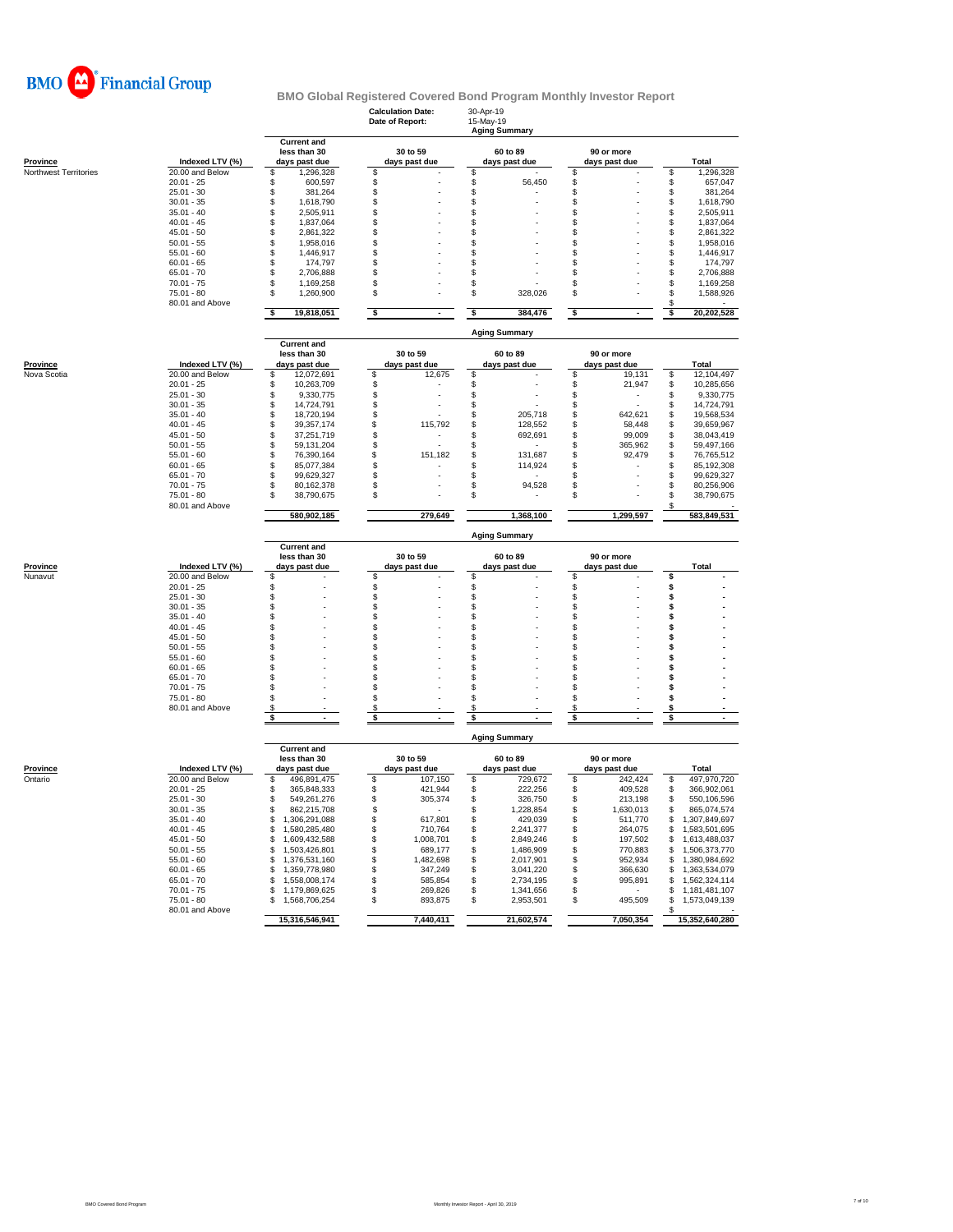

|                           |                                 |                                                     | <b>Calculation Date:</b><br>Date of Report: | 30-Apr-19<br>15-May-19<br><b>Aging Summary</b> |                              |                                        |
|---------------------------|---------------------------------|-----------------------------------------------------|---------------------------------------------|------------------------------------------------|------------------------------|----------------------------------------|
| <b>Province</b>           | Indexed LTV (%)                 | <b>Current and</b><br>less than 30<br>days past due | 30 to 59                                    | 60 to 89                                       | 90 or more<br>days past due  | <b>Total</b>                           |
| Prince Edward Island      | 20.00 and Below                 | 2,343,467<br>\$                                     | days past due<br>S                          | days past due<br>\$                            | \$                           | 2,343,467<br>\$                        |
|                           | $20.01 - 25$                    | \$<br>1,129,723                                     | \$                                          | \$                                             | \$                           | \$<br>1,129,723                        |
|                           | $25.01 - 30$                    | \$<br>1,933,776                                     | \$                                          | \$                                             | \$                           | \$<br>1,933,776                        |
|                           | $30.01 - 35$                    | \$<br>2,931,665                                     | \$                                          | \$                                             | \$                           | \$<br>2,931,665                        |
|                           | $35.01 - 40$                    | \$<br>5,001,950                                     | \$                                          | \$                                             | S                            | \$<br>5,001,950                        |
|                           | $40.01 - 45$                    | \$<br>8,978,896                                     | \$                                          | \$                                             | \$                           | \$<br>8,978,896                        |
|                           | $45.01 - 50$                    | \$<br>5,993,282<br>\$                               | \$                                          | \$                                             | \$                           | \$<br>5,993,282                        |
|                           | $50.01 - 55$<br>$55.01 - 60$    | 6,200,209<br>\$<br>7,504,833                        | \$<br>\$                                    | \$<br>\$                                       | S<br>\$                      | \$<br>6,200,209<br>\$<br>7,504,833     |
|                           | $60.01 - 65$                    | \$<br>7,768,466                                     | \$                                          | \$                                             | \$                           | \$<br>7,768,466                        |
|                           | $65.01 - 70$                    | \$<br>11,514,636                                    | \$                                          | \$                                             | S                            | \$<br>11,514,636                       |
|                           | $70.01 - 75$                    | \$<br>9,165,151                                     | \$                                          | \$                                             | \$                           | \$<br>9,165,151                        |
|                           | $75.01 - 80$<br>80.01 and Above | \$<br>11,680,908                                    | \$                                          | \$                                             | \$                           | \$<br>11,680,908<br>\$                 |
|                           |                                 | 82,146,961                                          | $\mathbf{r}$                                |                                                |                              | 82,146,961                             |
|                           |                                 |                                                     |                                             | <b>Aging Summary</b>                           |                              |                                        |
|                           |                                 | <b>Current and</b>                                  |                                             |                                                |                              |                                        |
|                           | Indexed LTV (%)                 | less than 30<br>days past due                       | 30 to 59<br>days past due                   | 60 to 89                                       | 90 or more<br>days past due  | <b>Total</b>                           |
| <b>Province</b><br>Quebec | 20.00 and Below                 | \$<br>82,377,437                                    | \$                                          | days past due<br>\$<br>227,010                 | \$<br>180,104                | \$<br>82,784,551                       |
|                           | $20.01 - 25$                    | \$<br>60,584,883                                    | \$                                          | \$                                             | \$                           | \$<br>60,584,883                       |
|                           | $25.01 - 30$                    | \$<br>71,032,330                                    | \$<br>162,656                               | \$<br>77,598                                   | \$<br>40,369                 | \$<br>71,312,953                       |
|                           | $30.01 - 35$                    | \$<br>102,880,791                                   | \$<br>335,907                               | \$<br>598,385                                  | \$                           | 103,815,083<br>\$                      |
|                           | $35.01 - 40$                    | \$<br>146,050,867                                   | \$                                          | \$<br>112,852                                  | \$<br>415,206                | \$<br>146,578,925                      |
|                           | $40.01 - 45$                    | \$<br>233,076,532                                   | \$<br>263,885                               | \$<br>182,438                                  | \$<br>686,039                | \$<br>234,208,893                      |
|                           | $45.01 - 50$                    | \$<br>332,729,020                                   | \$<br>130,421                               | \$<br>3,160,618                                | \$<br>1,255,207              | \$<br>337,275,265                      |
|                           | $50.01 - 55$                    | \$<br>440,563,045                                   | \$<br>98,573                                | \$<br>1,625,332                                | \$<br>1,576,468              | \$<br>443,863,418                      |
|                           | $55.01 - 60$                    | \$<br>437,703,972<br>\$                             | \$<br>885,094<br>\$                         | \$<br>2,870,406                                | \$<br>1,640,235<br>1,564,210 | \$<br>443,099,707                      |
|                           | $60.01 - 65$<br>$65.01 - 70$    | 515,903,369<br>\$<br>590,967,473                    | 872,499<br>\$<br>303,809                    | \$<br>1,424,581<br>\$<br>787,180               | \$<br>\$<br>805,177          | 519,764,658<br>\$<br>\$<br>592,863,639 |
|                           | $70.01 - 75$                    | \$<br>459,541,059                                   | \$<br>216,156                               | \$<br>806,125                                  | \$<br>291,515                | \$<br>460,854,854                      |
|                           | $75.01 - 80$                    | \$<br>146, 187, 216                                 | $\mathbb{S}$                                | \$                                             | \$<br>1,531,475              | \$<br>147,718,691                      |
|                           | 80.01 and Above                 | 3,619,597,993                                       | 3,268,999                                   | 11,872,525                                     | 9,986,003                    | \$<br>3,644,725,520                    |
|                           |                                 |                                                     |                                             | <b>Aging Summary</b>                           |                              |                                        |
|                           |                                 | <b>Current and</b>                                  |                                             |                                                |                              |                                        |
| <b>Province</b>           | Indexed LTV (%)                 | less than 30<br>days past due                       | 30 to 59<br>days past due                   | 60 to 89<br>days past due                      | 90 or more<br>days past due  | <b>Total</b>                           |
| Saskatchewan              | 20.00 and Below                 | \$<br>13,006,087                                    | \$                                          | \$                                             | \$                           | \$<br>13,006,087                       |
|                           | $20.01 - 25$                    | \$<br>9,444,865                                     | \$                                          | \$                                             | \$                           | \$<br>9,444,865                        |
|                           | $25.01 - 30$                    | \$<br>11,429,808                                    | \$                                          | \$                                             | \$                           | \$<br>11,429,808                       |
|                           | $30.01 - 35$                    | \$<br>17,054,782                                    | \$<br>214,129                               | \$<br>52,309                                   | \$                           | \$<br>17,321,221                       |
|                           | $35.01 - 40$                    | \$<br>35,921,863                                    | \$<br>105,692                               | \$<br>257,810                                  | \$<br>127,803                | \$<br>36,413,167                       |
|                           | $40.01 - 45$                    | \$<br>67,302,494                                    | \$                                          | \$                                             | \$                           | \$<br>67,302,494                       |
|                           | $45.01 - 50$<br>$50.01 - 55$    | \$<br>45,987,743<br>\$<br>52,491,599                | \$<br>\$                                    | \$<br>\$                                       | \$<br>\$<br>122,151          | \$<br>45,987,743<br>\$<br>52,613,750   |
|                           | $55.01 - 60$                    | \$<br>41,947,177                                    | \$                                          | \$                                             | \$                           | \$<br>41,947,177                       |
|                           | $60.01 - 65$                    | \$<br>39,987,411                                    | \$<br>216,640                               | \$                                             | \$<br>86,167                 | \$<br>40,290,218                       |
|                           | $65.01 - 70$                    | \$<br>41,970,918                                    | \$                                          | \$<br>132,901                                  | \$                           | \$<br>42,103,819                       |
|                           | $70.01 - 75$                    | \$<br>28,713,981                                    | \$                                          | \$                                             | \$                           | \$<br>28,713,981                       |
|                           | $75.01 - 80$<br>80.01 and Above | \$<br>39,210,747                                    | \$                                          | \$                                             | \$                           | \$<br>39,210,747<br>\$                 |
|                           |                                 | 444,469,475                                         | 536,461                                     | 443,020                                        | 336,121                      | 445,785,077                            |
|                           |                                 | <b>Current and</b>                                  |                                             | <b>Aging Summary</b>                           |                              |                                        |
|                           |                                 | less than 30                                        | 30 to 59                                    | 60 to 89                                       | 90 or more                   |                                        |
| Province                  | Indexed LTV (%)                 | days past due                                       | days past due                               | days past due                                  | days past due                | Total                                  |
| <b>Yukon Territories</b>  | 20.00 and Below                 | 775,590<br>\$                                       | \$                                          | \$                                             | \$                           | 775,590<br>S                           |
|                           | $20.01 - 25$                    | \$<br>1,459,640                                     | \$                                          | \$                                             | \$                           | \$<br>1,459,640                        |
|                           | $25.01 - 30$                    | \$<br>2.171.444                                     | \$                                          | \$                                             | S                            | S<br>2,171,444                         |
|                           | $30.01 - 35$                    | \$<br>1,340,826                                     | \$                                          | \$                                             | \$                           | \$<br>1,340,826                        |
|                           | $35.01 - 40$                    | \$<br>1,562,676                                     | \$                                          | \$                                             | \$                           | 1,562,676<br>\$                        |
|                           | $40.01 - 45$<br>$45.01 - 50$    | \$<br>1,843,429<br>\$<br>1,842,791                  | \$<br>\$                                    | \$<br>\$                                       | \$<br>215,172<br>\$          | 1,843,429<br>\$<br>\$<br>2,057,963     |
|                           | $50.01 - 55$                    | \$<br>1,346,162                                     | \$                                          | \$                                             | £.<br>٠                      | \$<br>1,346,162                        |
|                           | $55.01 - 60$                    | \$<br>2,756,827                                     | \$                                          | \$                                             | \$                           | \$<br>2,756,827                        |
|                           | $60.01 - 65$                    | \$<br>781,423                                       | \$                                          | \$                                             | \$                           | \$<br>781,423                          |
|                           | $65.01 - 70$                    | \$<br>1,399,866                                     | \$                                          | \$                                             | \$                           | 1,399,866<br>\$                        |
|                           | $70.01 - 75$                    | 349,047<br>\$                                       | \$                                          | \$                                             | \$                           | \$<br>349,047                          |
|                           | $75.01 - 80$                    | \$<br>938,329                                       | \$                                          | \$                                             | \$                           | \$<br>938,329                          |
|                           | 80.01 and Above                 | \$                                                  | \$                                          | \$                                             | \$                           | \$                                     |
|                           |                                 | \$<br>18,568,049                                    | \$<br>$\blacksquare$                        | \$<br>$\blacksquare$                           | 215,172<br>\$                | 18,783,221<br>\$                       |

<sup>(1)</sup> Value as determined by adjusting, not less than quarterly, the Original Market Value utilizing the Indexation Methodology (see Appendix for details) for subsequent price developments.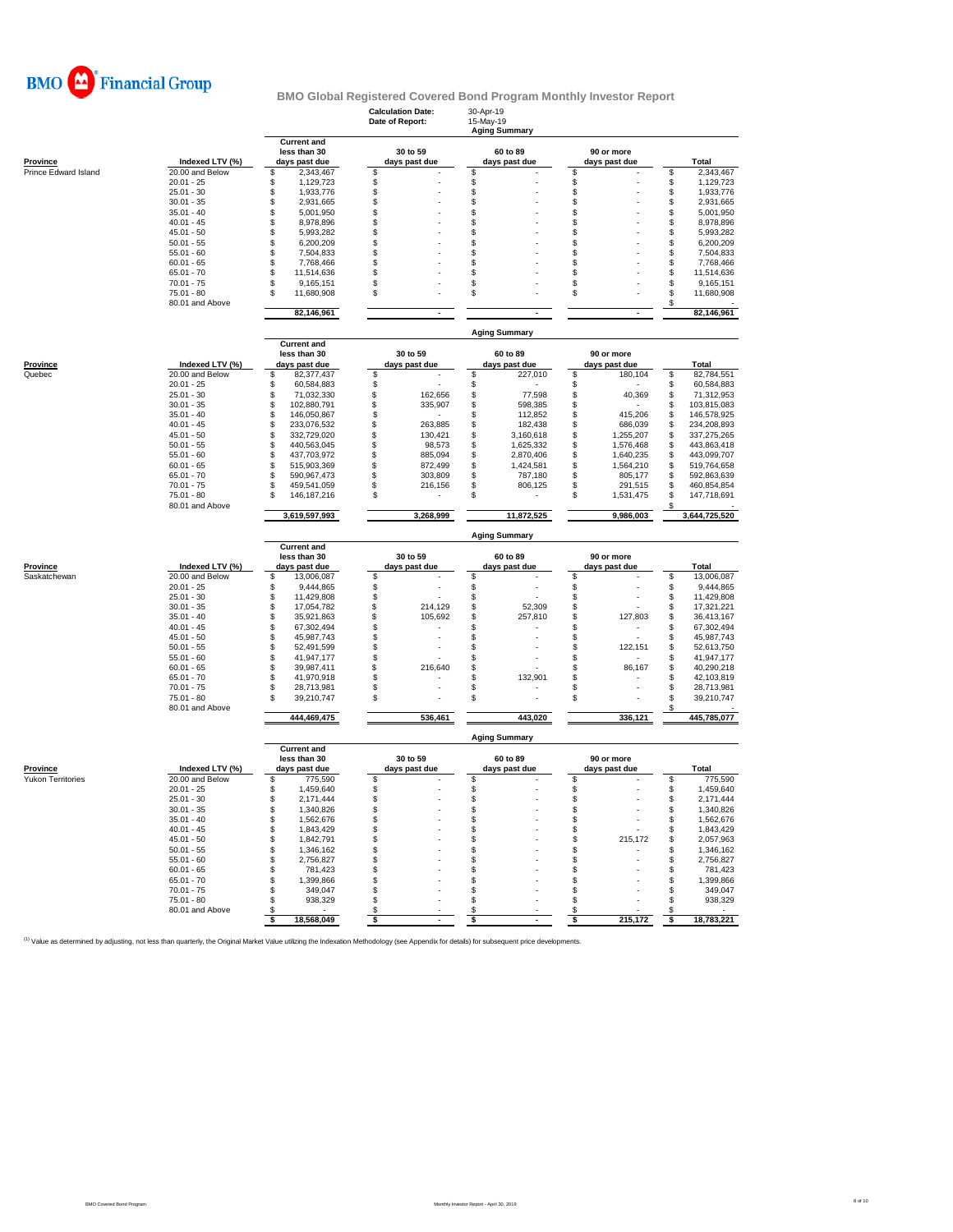

| Cover Pool - Current LTV Distribution by Credit Score <sup>(1)</sup> |                          |             | <b>Calculation Date:</b><br>Date of Report: | 30-Apr-19<br>15-May-19 |               |               |                |                |
|----------------------------------------------------------------------|--------------------------|-------------|---------------------------------------------|------------------------|---------------|---------------|----------------|----------------|
|                                                                      |                          |             |                                             | <b>Credit Scores</b>   |               |               |                |                |
| Indexed LTV (%)                                                      | <b>Score Unavailable</b> | <600        | 600 - 650                                   | 651 - 700              | 701 - 750     | 751 - 800     | >800           | Total          |
| 20.00 and Below                                                      | 18,265,532               | 9,075,034   | 20,145,089                                  | 43,360,855             | 99,478,526    | 144,197,950   | 712,811,127    | 1,047,334,113  |
| $20.01 - 25$                                                         | 14.011.139               | 7,539,354   | 17.594.272                                  | 37,305,160             | 90,801,168    | 122,388,795   | 486,435,898    | 776,075,786    |
| 25.01 - 30                                                           | 9,138,176                | 7.785.991   | 23.411.692                                  | 66.015.767             | 151.797.017   | 203.911.791   | 741,543,044    | 1,203,603,478  |
| $30.01 - 35$                                                         | 10,593,093               | 20,661,279  | 55,724,497                                  | 123,299,848            | 260,587,397   | 324,971,223   | 1,087,483,162  | 1,883,320,500  |
| $35.01 - 40$                                                         | 12.788.788               | 34.627.351  | 71.015.727                                  | 165.505.969            | 336.957.889   | 460,640,544   | 1.319.132.637  | 2,400,668,905  |
| 40.01 - 45                                                           | 8,724,072                | 43,701,802  | 82,125,856                                  | 214,641,901            | 400,670,128   | 550,265,958   | 1,480,590,816  | 2,780,720,533  |
| $45.01 - 50$                                                         | 11,081,755               | 46,244,168  | 90.459.704                                  | 222,555,163            | 420,526,864   | 566,618,801   | 1,483,891,783  | 2,841,378,237  |
| $50.01 - 55$                                                         | 21.859.904               | 49.247.570  | 104.665.192                                 | 227.630.588            | 441,528,891   | 573,036,428   | 1,545,266,218  | 2,963,234,792  |
| 55.01 - 60                                                           | 30,848,541               | 48,935,546  | 96,060,906                                  | 233.822.297            | 411, 165, 512 | 561,196,772   | 1,446,359,123  | 2,828,388,696  |
| $60.01 - 65$                                                         | 51,709,564               | 40.970.044  | 112.516.553                                 | 259.274.448            | 443.524.498   | 536,306,364   | 405,428,535    | 2,849,730,006  |
| 65.01 - 70                                                           | 52.570.167               | 53.160.084  | 125.046.932                                 | 294,145,603            | 526,629,549   | 611,720,659   | 633,841,687    | 3,297,114,680  |
| $70.01 - 75$                                                         | 15.952.522               | 29.430.636  | 84.794.582                                  | 254.999.463            | 459.969.711   | 576,936,002   | 1.383.401.579  | 2,805,484,494  |
| 75.01 - 80                                                           | 3,246,978                | 24,367,681  | 80,918,362                                  | 243,418,942            | 466,987,619   | 626,725,752   | 1,397,536,078  | 2,843,201,413  |
| 80.01 and Above                                                      |                          |             |                                             |                        |               |               |                |                |
|                                                                      | 260.790.232              | 415,746,540 | 964,479,363                                 | 2,385,976,004          | 4,510,624,771 | 5.858.917.039 | 16,123,721,687 | 30,520,255,635 |

<sup>(1)</sup> Value as determined by adjusting, not less than quarterly, the Original Market Value utilizing the Indexation Methodology (see Appendix for details) for subsequent price developments.